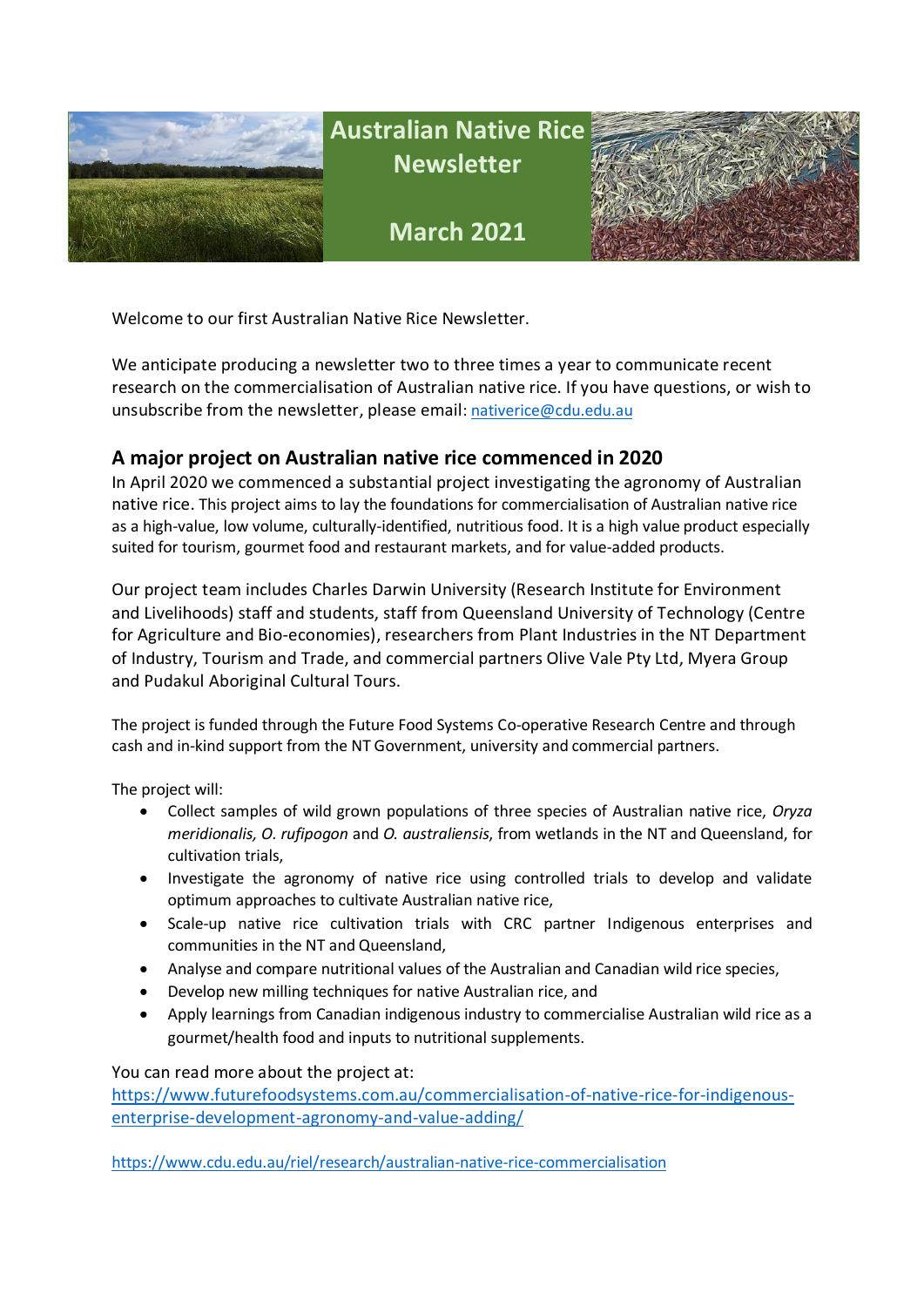## **Charles Darwin University native rice activities in 2020**

At Charles Darwin University, Mrs Gehan Abdelghany started her PhD in March 2020, investigating the agronomy of Australian native rice. This PhD project has started with reviews and analyses of literature, as COVID delayed her arrival into Australia. Mrs Gehan Abdelghany, developed her research proposal and presented her PhD Confirmation of Candidature seminar on the 6 October 2020. She is currently writing up two literature reviews for publication, while she waits to arrive in Australia and start field trials.

An interview with Gehan Abdelghany is on the Future Food Systems CRC website: [https://www.futurefoodsystems.com.au/gehan-abdelghany-from-nile-delta-crops-to-northern](https://www.futurefoodsystems.com.au/gehan-abdelghany-from-nile-delta-crops-to-northern-australian-native-rice/)[australian-native-rice/](https://www.futurefoodsystems.com.au/gehan-abdelghany-from-nile-delta-crops-to-northern-australian-native-rice/)

With assistance from NT DITT and QUT researchers, we obtained seeds of three species of Australian native rice for planting and bulking up our supply of grain for experimental trials in the Northern Territory. We currently have the three main Australian species, *Oryza australiensis*, *Oryza meridionalis* and *Oryza rufipogon*, growing at Charles Darwin University.

During 2020, Charles Darwin University engineering students Mr Zhenyang Frederick Hou, Mr Yafei Gary He and Mr Felix Sunderland designed a thresher to remove the long needle-like awns from the northern floodplain species of native rice. Under the supervision of Stefania Klaric (Mechanical Engineering Researcher), Dr Penny Wurm (CRC FFS project researcher) and Dr Sean Bellairs (CRC FFS project researcher) they developed and produced several working prototypes that we will use for rice research trials. Other work by Masters of Engineering student Mr Chowdary Morusu investigated milling of native rice using our Satake rice mill.

Agronomic and supply chain investigations also commenced. Masters of Environmental Management student Mr Vamshi Lenkala investigated Aboriginal participation in supply chains for native Australian plant food products. An aim of the native rice project is to support Aboriginal enterprises and communities become involved in the supply and production of native rice products. Another Master of Environmental Management student, Ms Tanvi Patel, investigated the yield produced by *Oryza rufipogon* and *O*. *meridionalis* when grown in different soil volumes and with different fertiliser application rates. Meanwhile, project researcher Ms Sonam Rana investigated the effect of after-ripening on germination and the effect of different soil types on growth and survival.

You can read more about the CDU native rice project activities at <https://www.cdu.edu.au/riel/research/australian-native-rice-commercialisation>

A NT Country Hour interview with Sean Bellairs discussing the project is at: [https://www.abc.net.au/radio/programs/nt-country-hour/native-rice-trials-northern](https://www.abc.net.au/radio/programs/nt-country-hour/native-rice-trials-northern-territory/12871124)[territory/12871124](https://www.abc.net.au/radio/programs/nt-country-hour/native-rice-trials-northern-territory/12871124)

If you have questions about the Charles Darwin University native rice activities, please email: [nativerice@cdu.edu.au](mailto:nativerice@cdu.edu.au)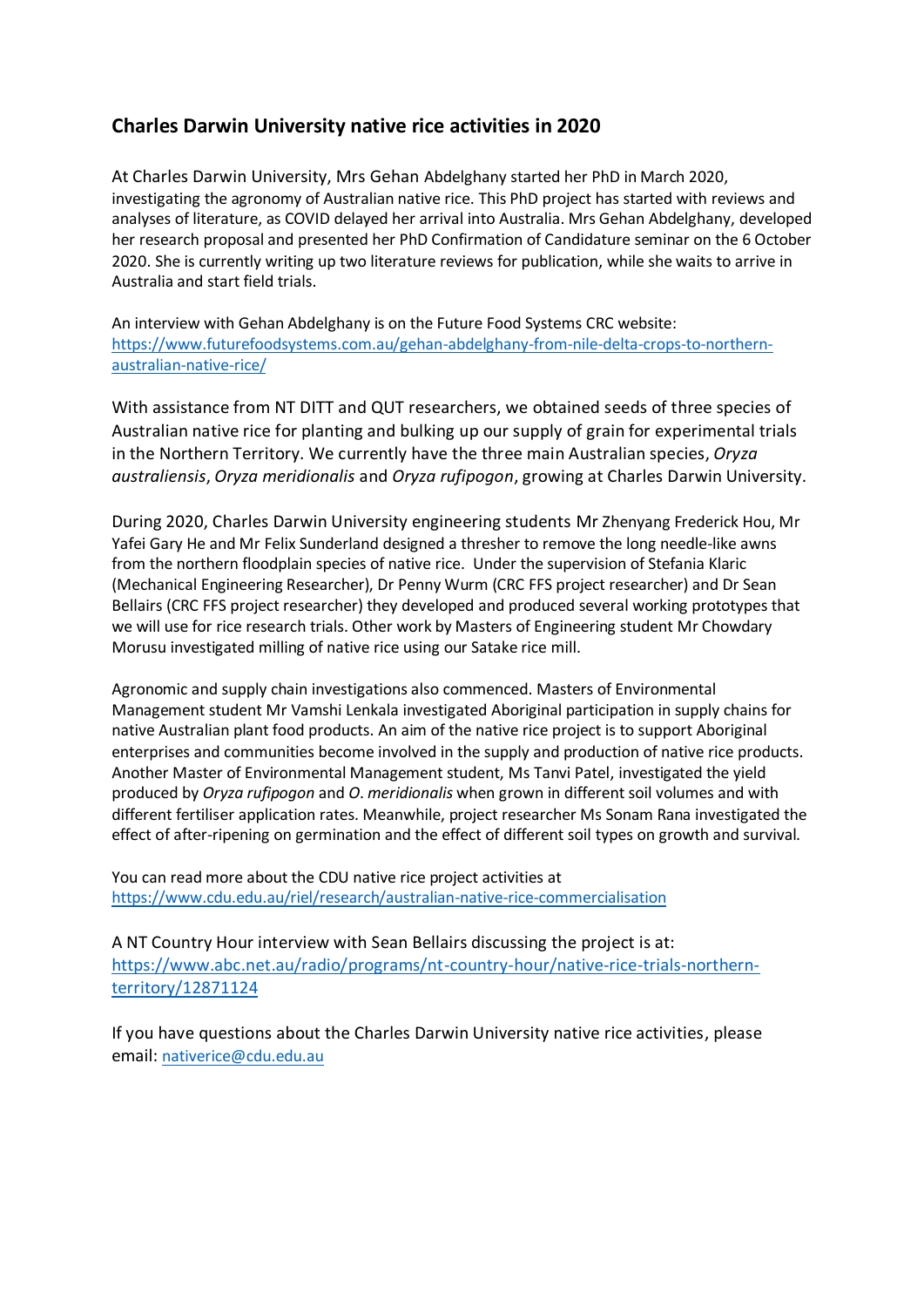## **Northern Territory DITT (Plant Industries) native rice activities in 2020**

Native rice is currently wild harvested in small quantities from crocodile infested environments using airboats. This harvest method cannot be implemented economically at scale. Thus, seed bulking is an important activity of the project.

We conducted bulking up of native rice seeds at the shade house in Coastal Plains Research Farm. The bulking up trial also investigated some growing parameters to develop a protocol for maximising seed production. Specifically, the superimposed treatments aimed to evaluate the effect of soil volume (4.5 L vs 9 L) and anaerobic/aerobic conditions on the growth of native *O. meridionalis* and *O. rufipogon* in soil from Beatrice Hill Farm (BH1 and BH2). We also included cultigen rice *O. sativa* for comparison with the native species and included potting mix to compare the growing media.

Generally, the growth of all *Oryza* species was better in BH2 floodplain soil when compared with BH1 floodplain soil, and native rice species did not grow well in potting mix. Soil analysis showed that BH2 soil had higher organic carbon and nutrients (nitrogen and trace elements) than BH1 soil. This result indicates that similar to cultigen rice, the growth of native rice is also affected by the fertility of the soil. Moreover, the growth of native was favourable in aerobic pots under aerobic conditions compared with that in pots under anaerobic conditions. We also found that a soil volume of 4.5L is enough for the growth of native rice. These results inform us for the 2021 bulking activity which will be done at Charles Darwin University.



*Figure 1. Native rice trials at Coastal Plains Research Farm, being undertaken by NT Department of Industry, Tourism and Trade Plant Industries researchers in collaboration with Charles Darwin University staff and students.*